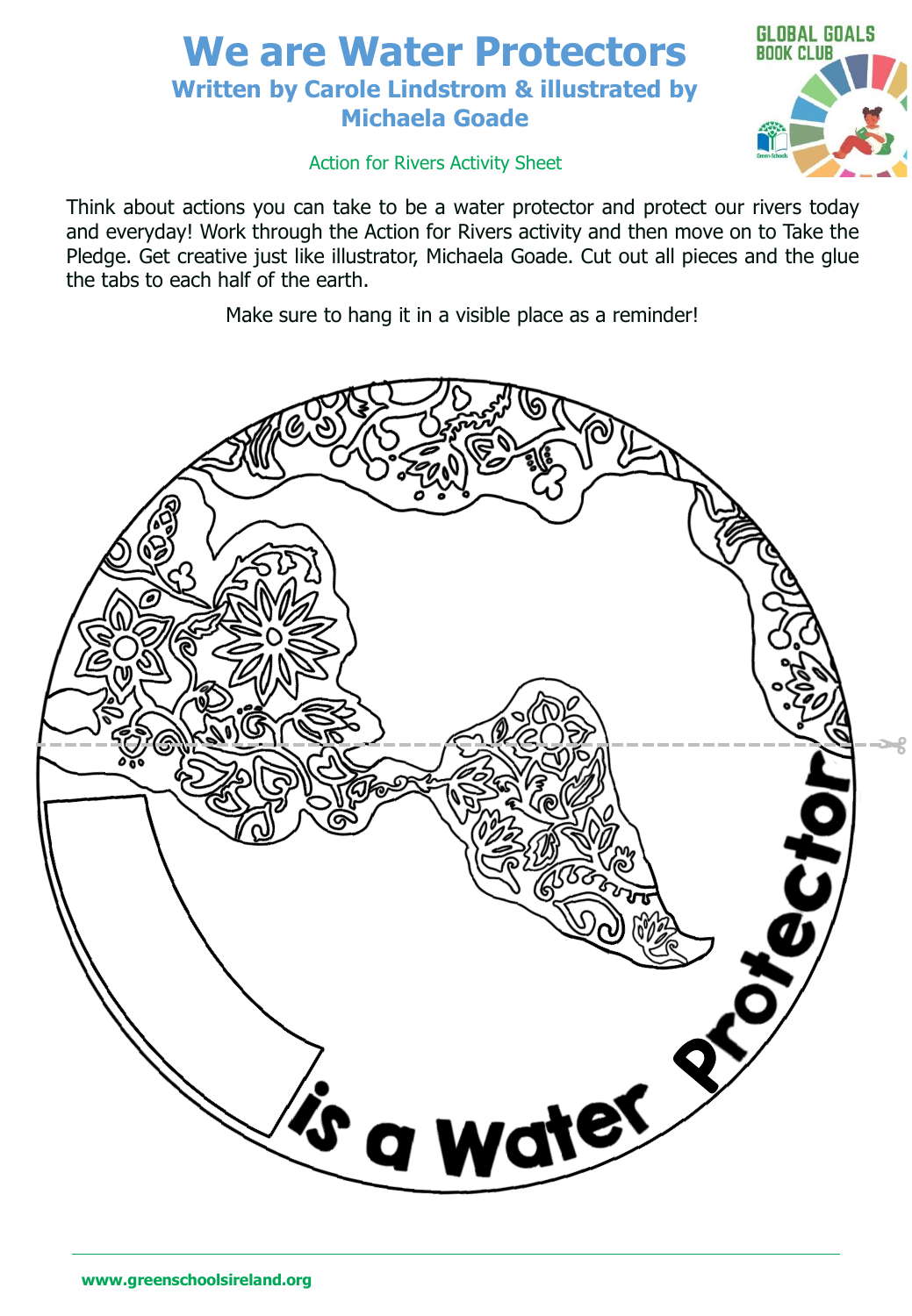### **We are Water Protectors Written by Carole Lindstrom & illustrated by Michaela Goade**



Action for Rivers Activity Sheet

Illustrate or write in the boxes actions you will take to help protect rivers.

[glue/tape tab]

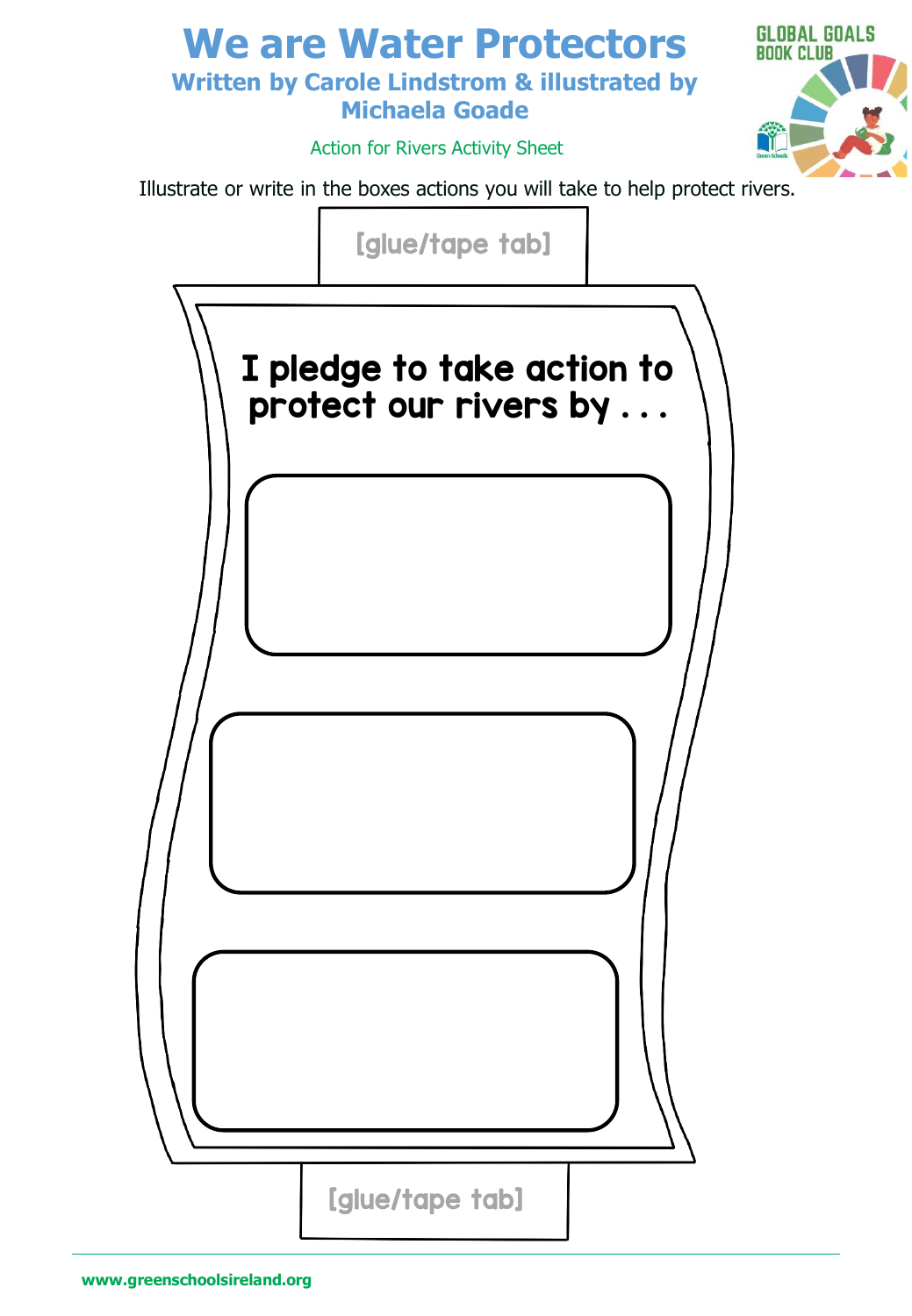# **We are Water Protectors**

#### **Written by Carole Lindstrom & illustrated by Michaela Goade**

Take the Pledge Activity Sheet